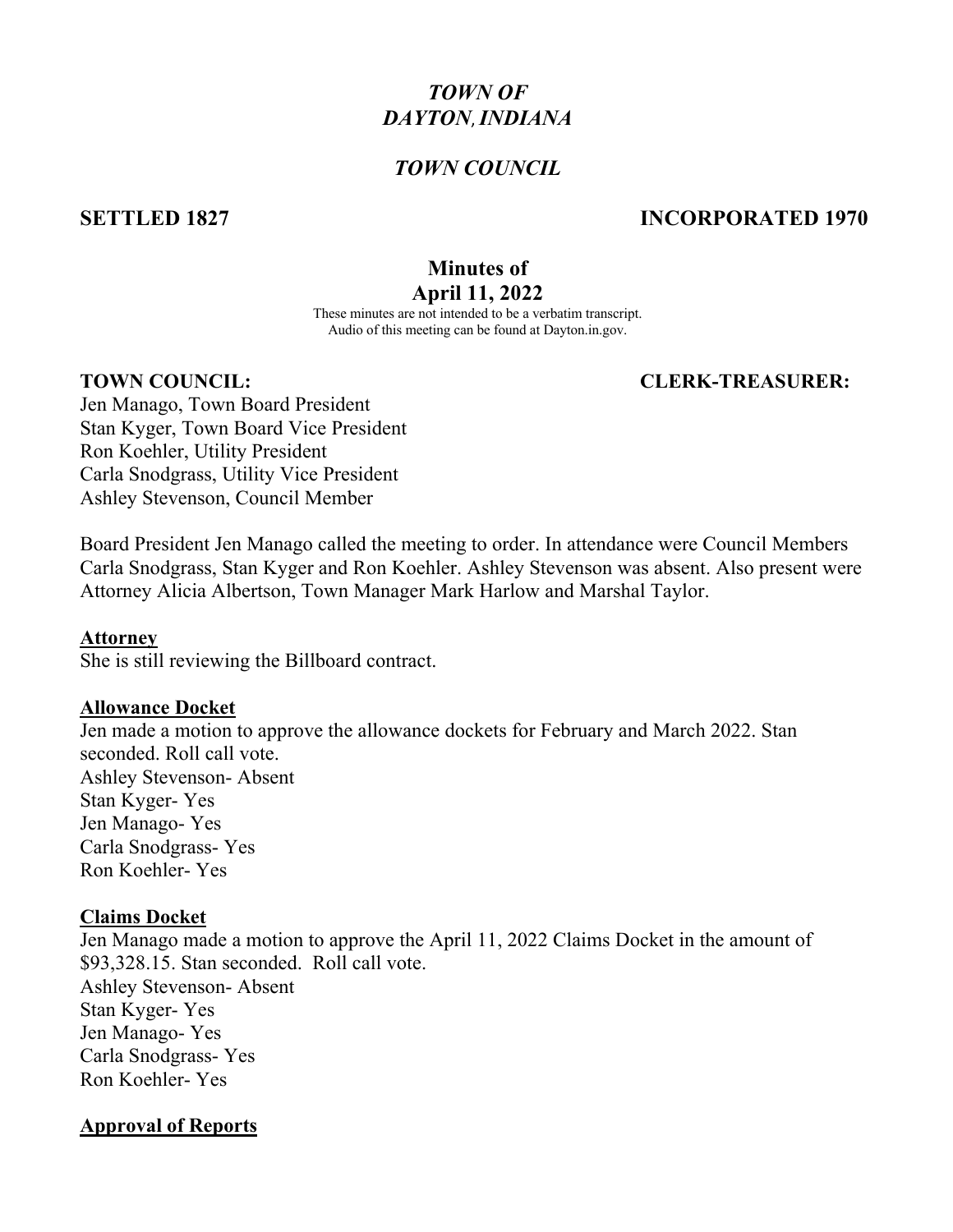Jen Manago made a motion to approve the following reports from February 2022 - Appropriation Report, Bank Reconciliation, Fund Report and Revenue Report. Stan Kyger seconded. Roll call vote.

Ashley Stevenson- Absent Stan Kyger- Yes Jen Manago- Yes Carla Snodgrass- Yes Ron Koehler- Yes

#### **Approval of Minutes**

Jen moved to approve the Minutes from the March 11, 2022 Executive Session, March 14<sup>th</sup> Utility Service Board, and March 14<sup>th</sup>, 2022 Town Council. Stan seconded. Roll call vote. Ashley Stevenson- Absent Stan Kyger- Yes Jen Manago- Yes Carla Snodgrass- Yes Ron Koehler- Yes

### **Receipted Check from 2018**

Consultant Suzie Bass instructed Jen to inform the council and record in the minutes that an old check for \$43.92 has been receipted back to the town.

### **Police Report**

-Snow route still in the works.

-Martin Agreement not been signed and returned yet.

-Surveillance cameras have been installed at police station.

-Asked for Evan to be approved to work at the church in the same capacity that Marshal Taylor does. Jen made a motion to allow Evan Tislow to work privately for the church under the same parameters as Marshal Taylor. Stan seconded. Roll call vote.

Ashley Stevenson- Absent Stan Kyger- Yes Jen Manago- Yes

Carla Snodgrass- Yes Ron Koehler- Yes

## **Town Security and Protection**

Jen suggested the next priority after the police security cameras should be:

-time clocks at police station, either the punch type or electronic.

-holster activated cameras.

-all town vehicles equipped with dash cams and gps.

Marshal Taylor noted that their current body camera company, Axon, has the new options available. For compatibility purposes would like to get a quote from them. The town's non-police vehicles would need a separate system. Gps system would be independent of the police equipment.

## **Garage Sales on Town Property**